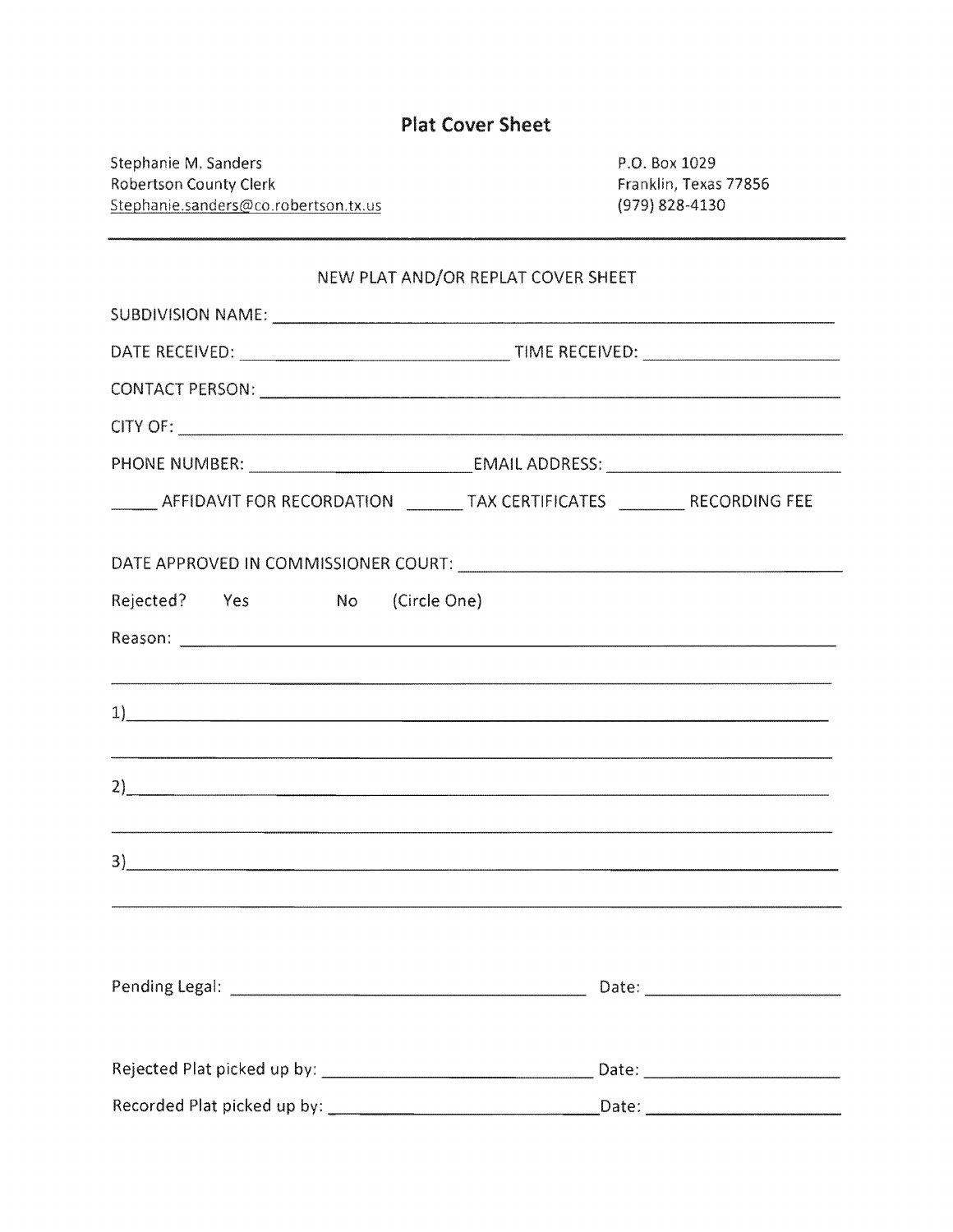## THE STATE OF TEXAS

 $\ddot{\phantom{1}}$ 

## COUNTY OF ROBERTSON

BEFORE ME, the undersigned authority, on this day personally appeared the Undersigned affiant, who, first duly sworn upon his/her oath, did state:

"My name is \_\_\_\_\_\_\_\_\_\_\_\_\_\_\_\_ I am over the age of years.

The owner", whether one or more) is/are the sole

Owner (s) of the property described in the plat of the subdivision to be known as

(the "Subdivision"). I am the Owner or authorized representative of the Owner. The original tax certificate (s) plat of the Subdivision describe all of the property contained within the Subdivision and all entities with jurisdiction over the Subdivision."

(Signature)

(Printed Name)

THE STATE OF TEXAS

COUNTY OF ROBERTSON

BEFORE ME, the undersigned, a notary public in and for said county and state, on this Personally appeared **Manual Election Common Common Common Common Common Common Common Common Common Common Common Common Common Comm** whose name is subscribed to the foregoing instrument.

Given under my hand and seal of office on this the  $\frac{1}{2}$  day of  $\frac{1}{2}$ ,  $20$ 

Notary Public, State of Texas

My Commission expires: \_\_\_\_\_\_\_\_\_\_\_\_\_\_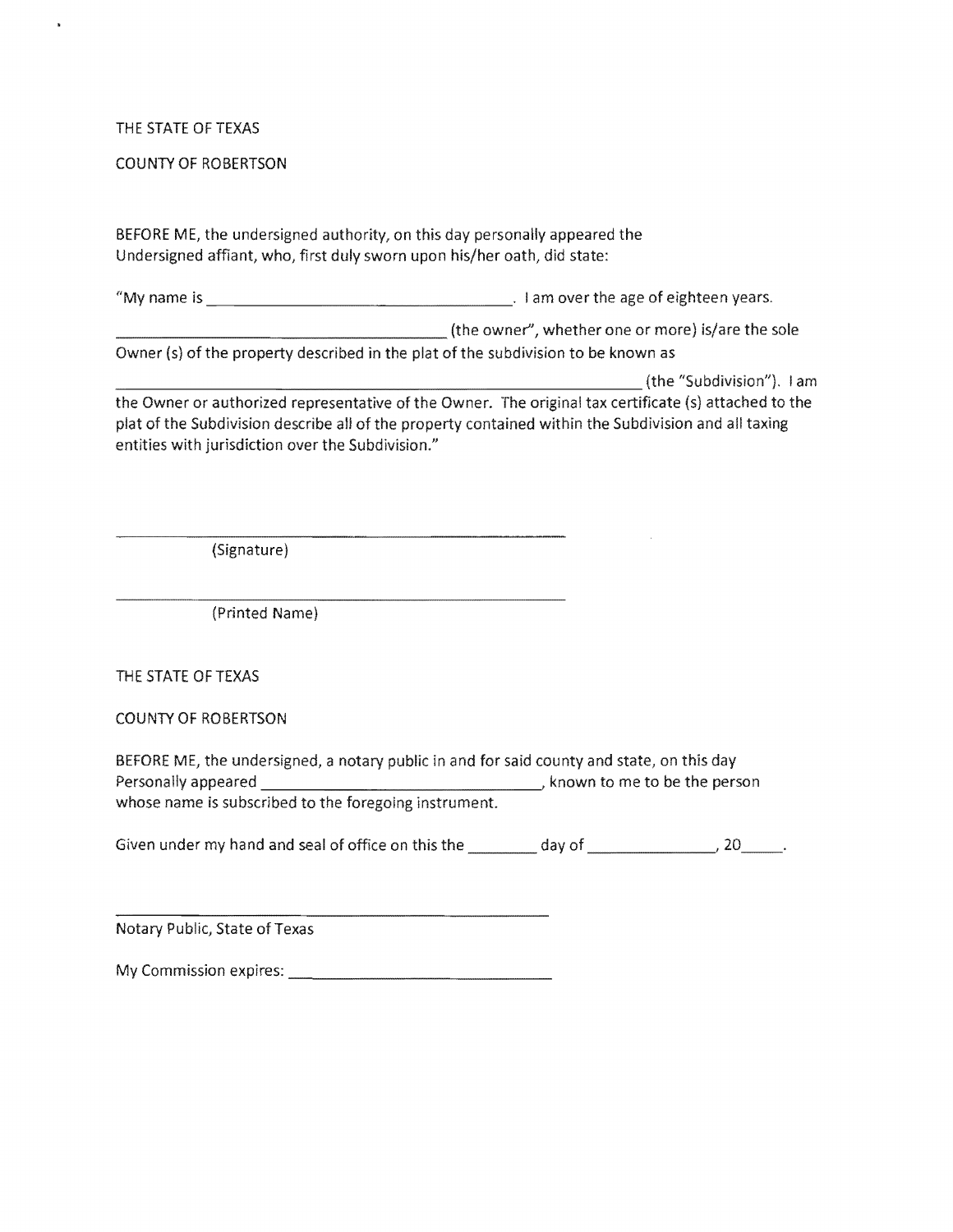## Plat Recording

Presently 4 sets of blackline and/or blueline and 8  $\frac{1}{2}$  x 14 copies are required.

Taxes must be paid with proof from the taxing entity by way of a current tax certificate. This will state if taxes have been paid for the most current year.

An owner's Affidavit from each owner must also be included.

Is there a check to cover the filing fees? Has it been signed? Verify that the check is made payable to the Robertson County Clerk - Filing fees is .... \$121.00

After approval in Commissioner's Court make sure all signatures have been attained, if not contact the Judge's secretary for a convenient time for signing.

Create a "New Plat Cover Sheet" which will include the name of the subdivision, date and time it was received in our office as well as who received it, name of contact person and their phone number. Should someone other than the deliverer desire to pick up recorded plats, written authorization must be received from the deliverer in order to release the recorded copy. Therefore, it must be noted who dropped off the plat for recording, who they work for or represent next to the name of the contact person. This procedure will change if or when we go to electronically submitted plats. The name, date and time will print when the email is printed to be attached to the New Plat cover sheet.

Verify that all seals are present and legible. Note: All property located completely within the city limits will require the approval of said city. The city seals are not required.

Verify that all blanks are filled in such as dates, signatures, document numbers. This office never makes any changes on a plat- recorded or waiting to be recorded. If there are errors that need to be corrected, contact the person listed on the cover sheet and they can come in and make changes before it is recorded. Once recorded, a plat cannot be changed. The have to refile to correct it.

Identify owners listed on the plat and verify that you have an affidavit from each owner/entity. No exceptions.

Verify that there is an original tax certificate with any appropriate seals for all the land listed and that there is no balance owed. After tax bills are mailed in the fall of each year, they are not due until February 1 of the following year. A plat can be filled with current year taxes due through the last day of January. Beginning February 1, no plats can be accepted which current taxes are due. No exceptions. Tax exempt property will still need a certificate stating that the property is tax exempt.

If the plat came from a city with the county, check that the city has approved and signed the plat.

Proceed with our signing and dating in the appropriate blanks on the plat. Assign document volume/page and index on system scan the 8  $\frac{1}{2}$  x 14, then index in the plat book. When filing in the plat envelope be sure to include the plat, tax certificates, owner's affidavit and commissioner court minutes